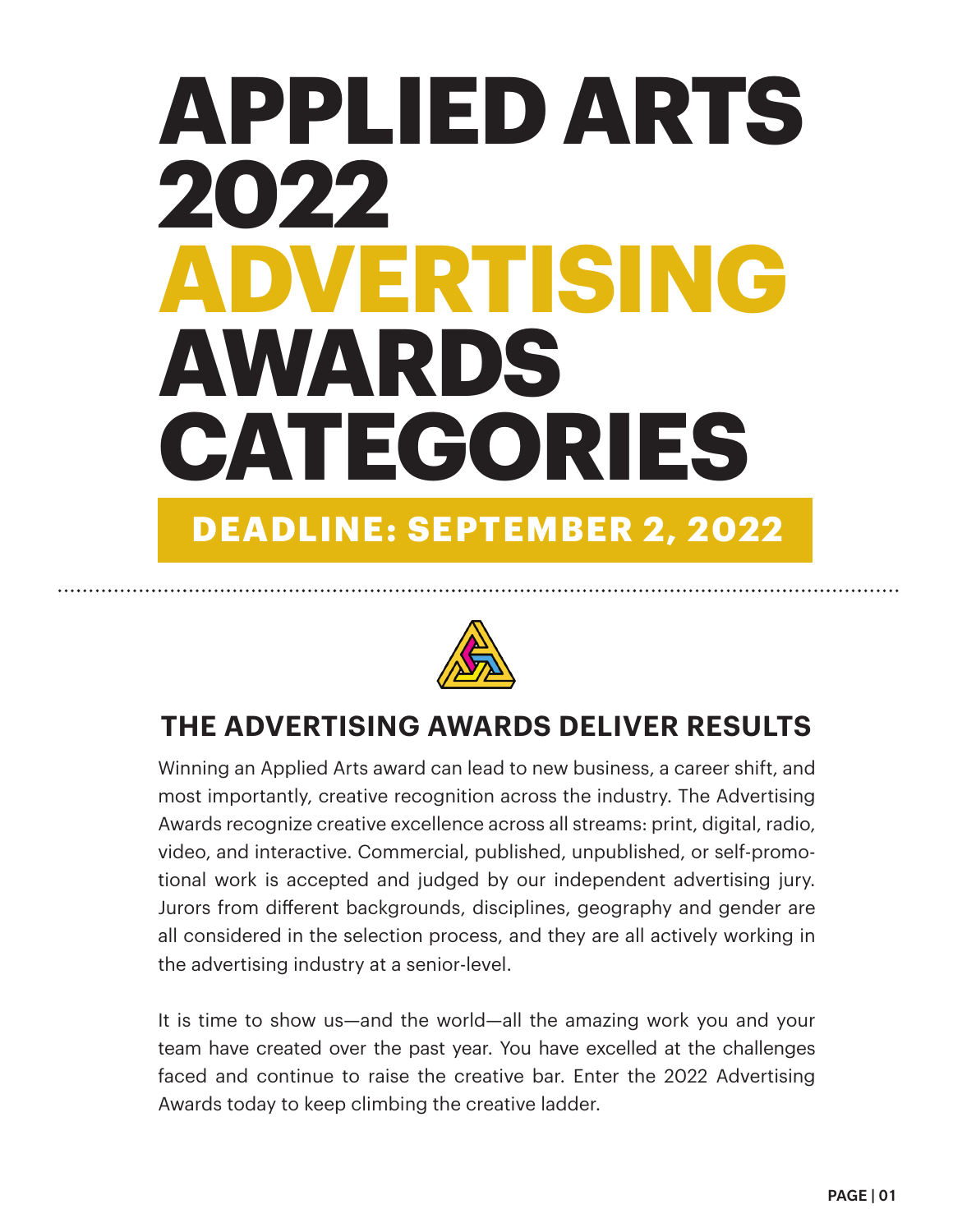## **ELIGIBILITY**

## **THE 2022 ADVERTISING AWARDS JURY**

**ALL CATEGORIES |** Open internationally (except Community categories) to all forms of commissioned, published, unpublished and personal work created between September 2021 and September 2022 (but not entries submitted into last year's competition).

**YOUNG BLOOD CATEGORIES |** For professionals that have graduated within the last 5 years. See page 08.

**COMMUNITY CATEGORIES | Exclusively for Canadian** artists and firms working in smaller communities or with smaller businesses or budgets, to help them get the recognition they deserve. See page 09.

**STUDENTS** | Applied Arts offers an awards competition exclusively for students. Visit Student Awards for eligibility and the deadline.

## **WHAT'S NEW**

- New categories include: Promotional Collateral and Experiential/Digital Engagement.
- The COVID Response categories have changed to Cause-Related Advertising. This new category now includes any advertising and promotional work for environmental and cultural changes (COVID-19, climate change, human rights, etc.).

## **JUDGING CRITERIA**

Entries are judged independently by the Advertising jury and given one total score based on three criteria:

- 1. Creative merit
- 2. Technical excellence
- 3. Suitability for end use in the category it was submitted to

**MANAS ABROL, GLOBAL, ECD | SVP** EDELMAN, Toronto, ON

**GINTS BRUVERIS, CD,**  BENSIMON BYRNE, Toronto, ON

**COLIN CRAIG, ECD** PERFORMANCE ART, Toronto, ON

**JEFFREY DA SILVA, ECD, Partner** SID LEE, Toronto, ON

**JORDAN DOUCETTE, CCO** FCB WEST, San Francisco, CA

> **STEPHEN FLYNN, CD** Wunder, Halifax, NS

**Kohl Forsberg, CD** Leo Burnett, Toronto, ON

**PAOLO GARCIA, GECD** PUBLICIS GROUP, Vietnam

**JENNY GLOVER, CCO** JUNIPER PARK\TBWA, Toronto, ON

**DANIELLE HAYTHORNE, CD** WILL, Vancouver, BC

**ERIN KAWALECKI, Partner, CCO** ANGRY BUTTERFLY, Toronto, ON

**JACQUELINE LANE, ECD** PUBLIC ADDRESS, Toronto, ON

**ANDREW LAVERY, ECD** CRITICAL MASS, Calgary, AB

**JAMES LEAKE, ACD** MISCHIEF, New York, NY

**HUGO MORIN, CD** HAVAS MONTREAL, Montreal, QC

> **SARAH RUTHERFORD, CD** COSSETTE, Toronto, ON

**JOSH STEIN, CCO** MCCANN, Toronto, ON

**NAEEM WALJI, ACD** THE HIVA, Toronto, ON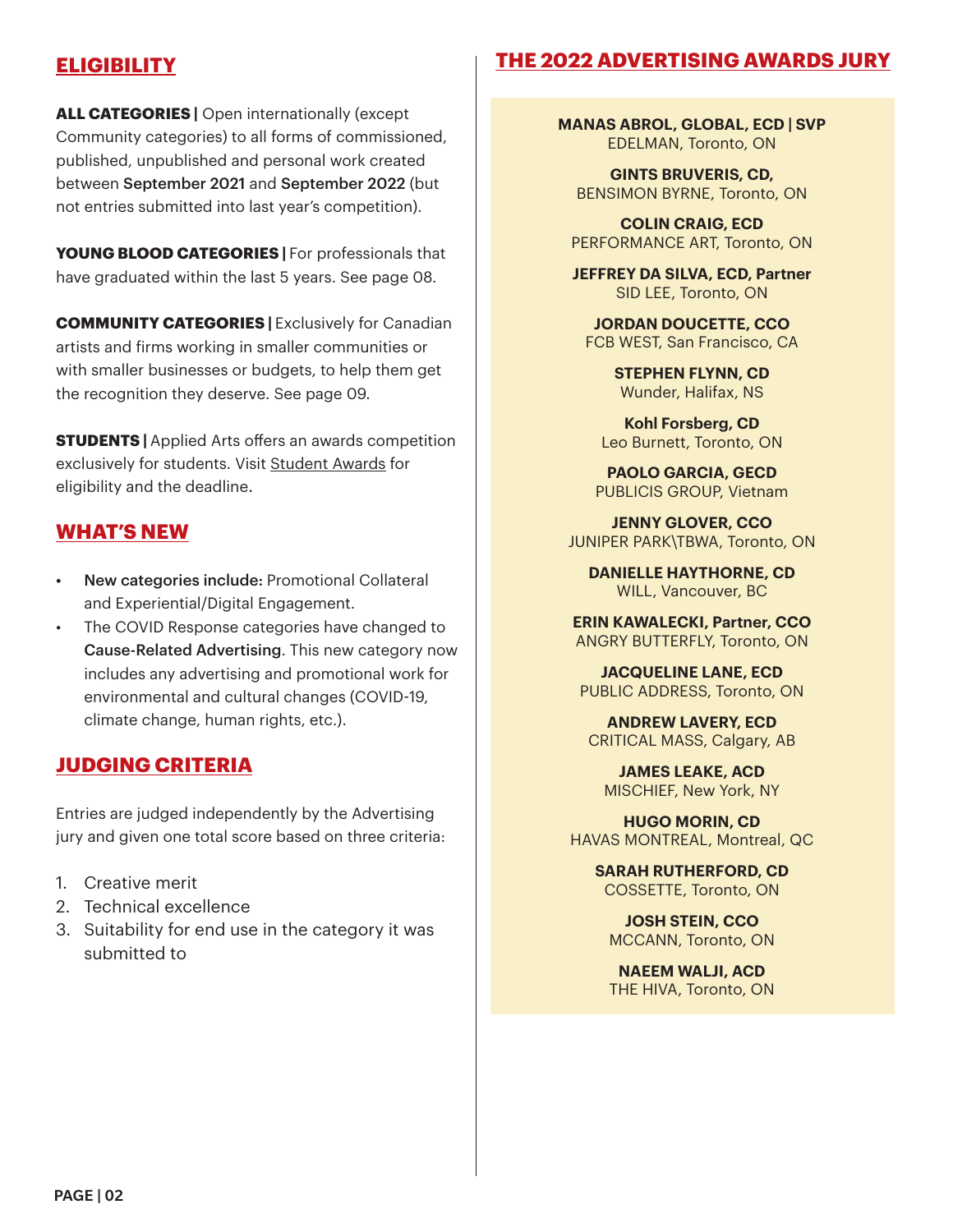## **ENTRY REQUIREMENTS**

- Entries must be submitted in digital, hi-res format.
- For French (or other language) entries, English translations MUST BE included for any important text (e.g. headlines), AND for your entry titles, for clarity during judging.
- Actual creative work must be entered. Brief explanatory notes or case studies for the judges may be added as a supporting file.
- The Winners Information, including the Description of Entry and Creative Credits, must be provided at the entry stage. These are for publication in the Annual and online Winners Gallery and are not seen by the judges. NOTE: Winners will only have 48 hours to review and make edits prior to publication.

## **MATERIAL GUIDELINES**

## **MAIN ENTRY FILES**

#### **REQUIRED**

Your Main Entry File(s) must clearly show the entry (ideally with no additional graphics) in hi-res format.

#### **PERMITTED**



\* Exceptions are noted in specific categories

IMPORTANT NOTE RE MULTI-PAGE PDFS: We strongly recommend uploading a multi-page PDF as the Main Entry File to incorporate any additional images into the maximum number of files allowed (e.g. the image in context, inside pages from a book, or multiple views of 3-dimensional entries such as packaging).

## **NOT PERMITTED**

- Case studies are not permitted as your Main Entry Files. See below for more info.
- Files submitted, be they Main Entry Files or Support Files (including URLs), should not identify the entrant (except for self-promotion work).

## **ENTRY SUPPORT MATERIALS**

Support Files are mainly for clarity to assist the judges. They are not for publication (except where noted), and do not count towards the file limitations stated above. Upload these to the "Entry Supporting Materials" sub-section of the ENTRY MATERIALS on the entry form.

**Please make note of these important required vs. optional Support Files for certain entries:** 

#### **REQUIRED**

- English translations for French (or other language) entries: Include any important text (e.g. book titles and headlines) either as a Support File or within a multi-page PDF as your Main Entry File.
- Scripts for Radio entries: Include an English Script or a representational portion MUST BE included.

#### **PERMITTED**

- Case studies: While not recommended (as outcomes are not a criteria for judges in scoring), case files can be added ONLY as a Support File and should be limited to max. 45 seconds. REMINDER: You must include the actual creative to be judged as your Main Entry File.
- Explanatory notes for the judges: Although not recommended (except where noted in a category), brief descriptions/explanations of up to 50 words in English may be added for clarity (or up to 10 seconds for video files). Include either as a Support File or within a multi-page PDF as your Main Entry File.

#### **NOT PERMITTED**

- Entering URLs of the same creative as a Support File: (i.e. don't submit a URL to a video, if you've already submitted the MP4 as your Main Entry File). However, available links to non–static creative are requested in the Winners Information section for publishing in the online Winners Gallery.
- Files submitted, be they Main Entry Files or Support Files (including URLs), should not identify the entrant (except for self-promotion work).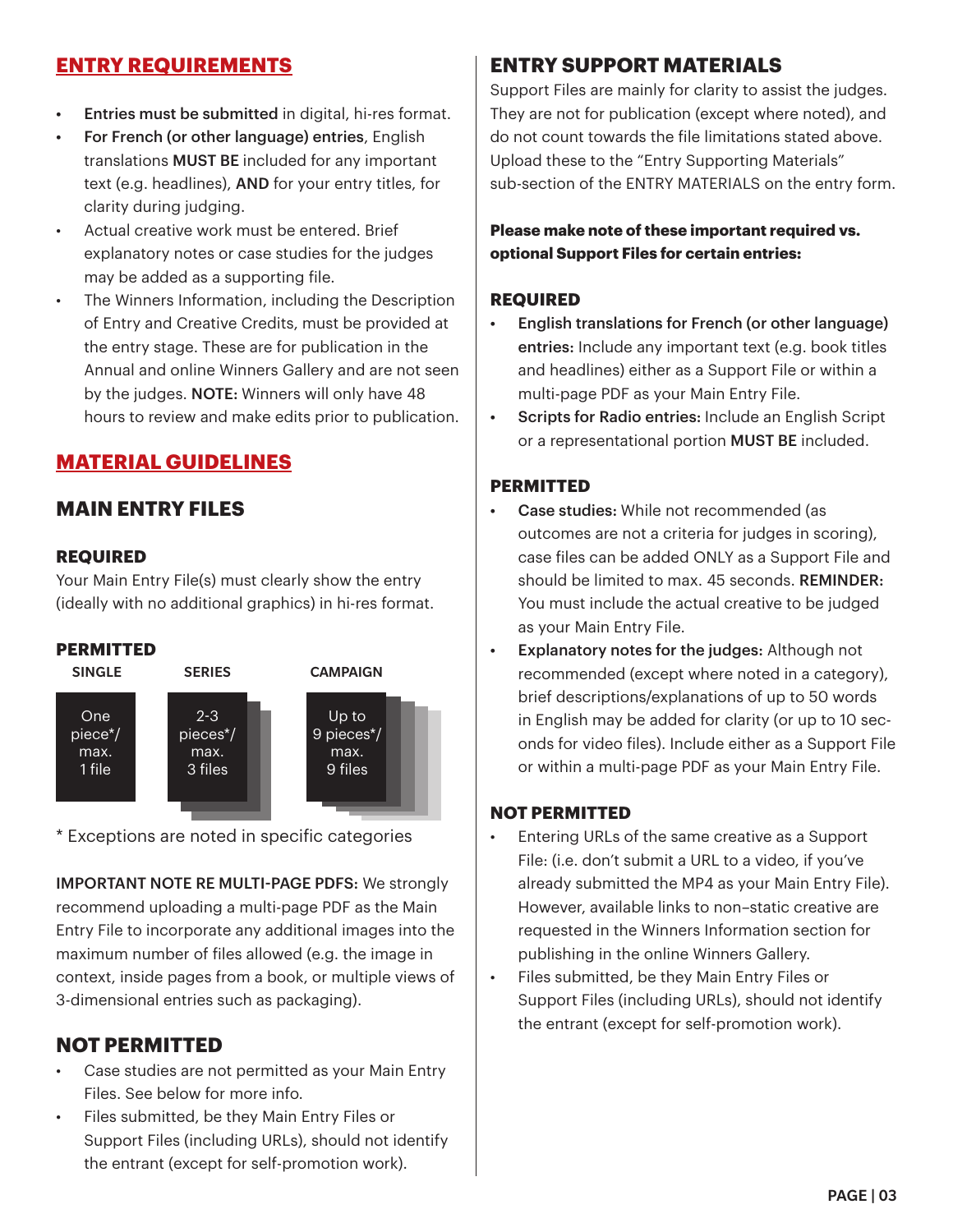## **ACCEPTABLE FILE FORMATS AND RESTRICTIONS**

PDF JPG PNG GIF

l

 300 dpi (min.) RGB Max 8" (2,400 pixels wide) 8 inches wide

8 inches high 8 inches high maximum

maximum

maximum

l  $\blacktriangleright$ 

 MP3 / MP4 Max. 80MB

Max. 5MB

## URL

- Counts as 1 "file" upload
- File sharing sites OK.
- Password–protected sites not allowed.
- Ensure the URL is accessible until November 2022.

#### **RECOMMENDED BEST PRACTICES**

Entries are judged online. Here's some tips to help the judges:

- A multi-page PDF is preferred over multiple, individual JPG files.
- More is not better. Curate your images to the maximum indicated for each category, except where noted.
- Use a multi-page PDF to give judges the full picture at a glance. Show multiple views of 3D pieces, zoom in on small print or details and show complex/novel work in the context of how it was seen by the audience.
- Where supporting information is requested, it is preferable to include it within a multi-page PDF as your Main Entry File.
- Look at your entry on a smaller-screen desktop and ensure all important details are legible at that size, as that's how a judge may be viewing it.

## **INTEGRATED CAMPAIGNS**

## **REQUIREMENTS**

Up to 9 applications from the same project, such as print, collateral, OOH, digital, video, or radio. **ENTRY MATERIAL:** Upload print or static creative preferably in one multi-page PDF. Add video and URLs separately.

**OPTIONAL:** Brief explanatory notes (max. 50 words) or case files for the judges to provide added clarity may be included. Upload as a Support File.

## **ENTIRE PROGRAM: \$150**

## **CA/01 Brand Activation Campaign**

Work that enhances brand awareness via consumer engagement, such as events, experiences, or interactions using a medium in a novel way.

## **CA/02 Corporate Responsibility Campaign**

A corporate-sponsored, non-sales-driven campaign that uses a brand or company's name, to: effect positive change in the world; evoke consumer action for the greater good; or for non-profit causes.

## **CA/03 Digital Engagement Campaign**

A campaign that uses social media as the primary launch tool for consumer engagement.

## **CA/04 Entire Advertising Campaign**

A campaign that includes at least TWO different media types (i.e. print, collateral, OOH, digital, motion, or radio), or a series of more than 3 ads.

## **CA/05 Entire Online Campaign**

A campaign that consists primarily of online elements. Campaigns should include two or more online components (i.e. apps, email, online ads, social media, websites or creative technology). Offline components are accepted if they work with the digital elements.

## **CA/06 Pro Bono/PSA/Charity Entire Ad Campaign**

A campaign for government, non-profits, or for work undertaken voluntarily without payment. Elements can be a combination of different media.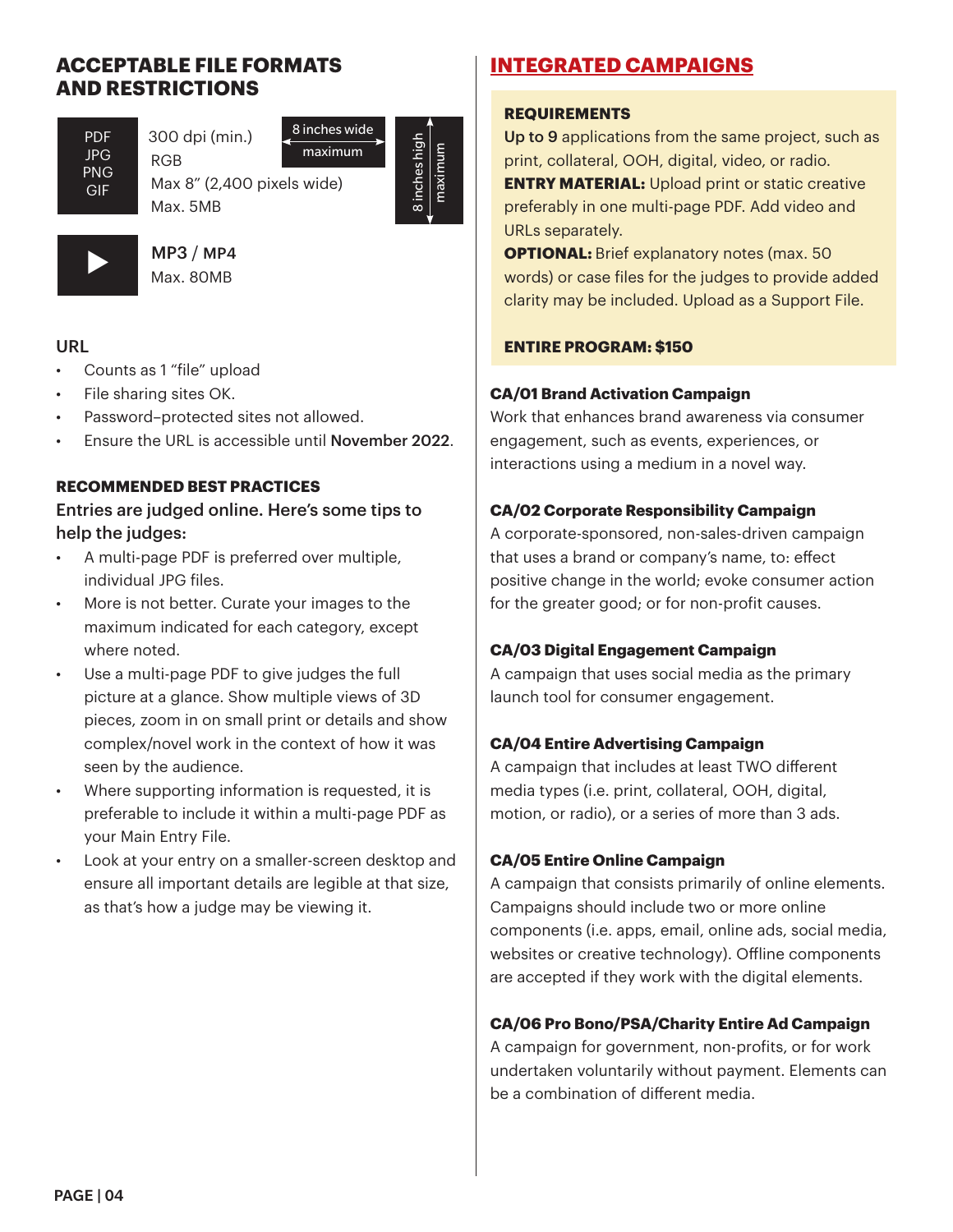#### **CA/07 PR/Influencer Campaign**

For campaigns that utilize influencers or rely on mostly earned media methods to generate attention or affect audience conversations, to influence consumer action or perceptions.

## **ADVERTISING**

#### **REQUIREMENTS** A Single is **1** piece.\* A Series is **2-3** pieces.\*

# **SINGLE: \$65 | SERIES: \$85\***

\*Except where indicated.

## **AD/01 Agency/Artist Self-Promo – Single or Series**

Print or digital self-promotion for agencies or a creative individual.

#### **AD/02 Branded/Sponsored Content Ad – Single AD/03 Branded/Sponsored Content Ad – Series**

Any offline original, advertiser-funded content, meant to entertain, influence or inform. See Digital section for digital branded content and Audio/Video section for video branded content.

## **AD/04 B2B Print – Single or Series**

Print or digital trade ad.

**AD/05 B2B DM/Collateral – Single or Series** Print or digital trade DM, media insert, or media kit.

## **AD/06 Cause-Related Advertising – Single AD/07 Cause-Related Advertising – Series**

Print or digital ads that respond to or engage with the current impacts on the environment (e.g. COVID-19, climate change, human rights, etc.).

## **AD/08 Consumer Print – Single AD/09 Consumer Print – Series**

Advertising in newspaper or magazines for print or digital editions.

## **AD/10 Consumer DM/Collateral – Single or Series**

Consumer DM, media insert or standalone piece.

## **AD/11 Experiential/Event – Single or Series**

Sampling, events, stunts, guerrilla marketing, etc.

## **AD/12 Out-of-Home – Single AD/13 Out-of-Home – Series**

Any out-of-home application, EXCEPT for transit vehicles see AD/21.

#### **AD/14 Point-of-Purchase – Single AD/15 Point-of-Purchase – Series**  Any POP ad or collateral.

## **AD/16 Promotional Collateral – Single or Series**

Any collateral item or ad to promote a collateral, giveaway or promotional item.

## **AD/17 Pro Bono Advertising – Single AD/18 Pro Bono Advertising – Series**

Offline ads undertaken voluntarily without payment as a public service. See the Digital section for digital ads, or Audio/Video for video ads.

## **AD/19 PSA/Charity Advertising – Single AD/20 PSA/Charity Advertising – Series**

Offline ads created for government or non-profits. See the Digital section for digital ads, or Audio/Video for video ads.

## **AD/21 Transit Vehicles – Single or Series**

Any ad for exterior or interior of a transit vehicle (bus, train, plane, etc.). For TSAs or stations use AD/12-13.

## **AD/22 Advertising Other – Single or Series**

Offline ads that do not fall into any other listed category. Work submitted to AD/22 cannot be entered in AD/01-21. **MUST INCLUDE** a brief explanatory note (max. 50 words) for judging. Upload as a Support File.

## **DIGITAL ADVERTISING**

## **REQUIREMENTS**

**• ENTRY MATERIAL:** Submit a URL, where applicable/available. If unavailable, upload a video walkthrough as an MP4 or URL to a file sharing site, or a static walkthrough as a PDF.

A Single is **1** piece. A Series is **2-3** pieces.

**SINGLE: \$100 | SERIES: \$125, except where indicated.**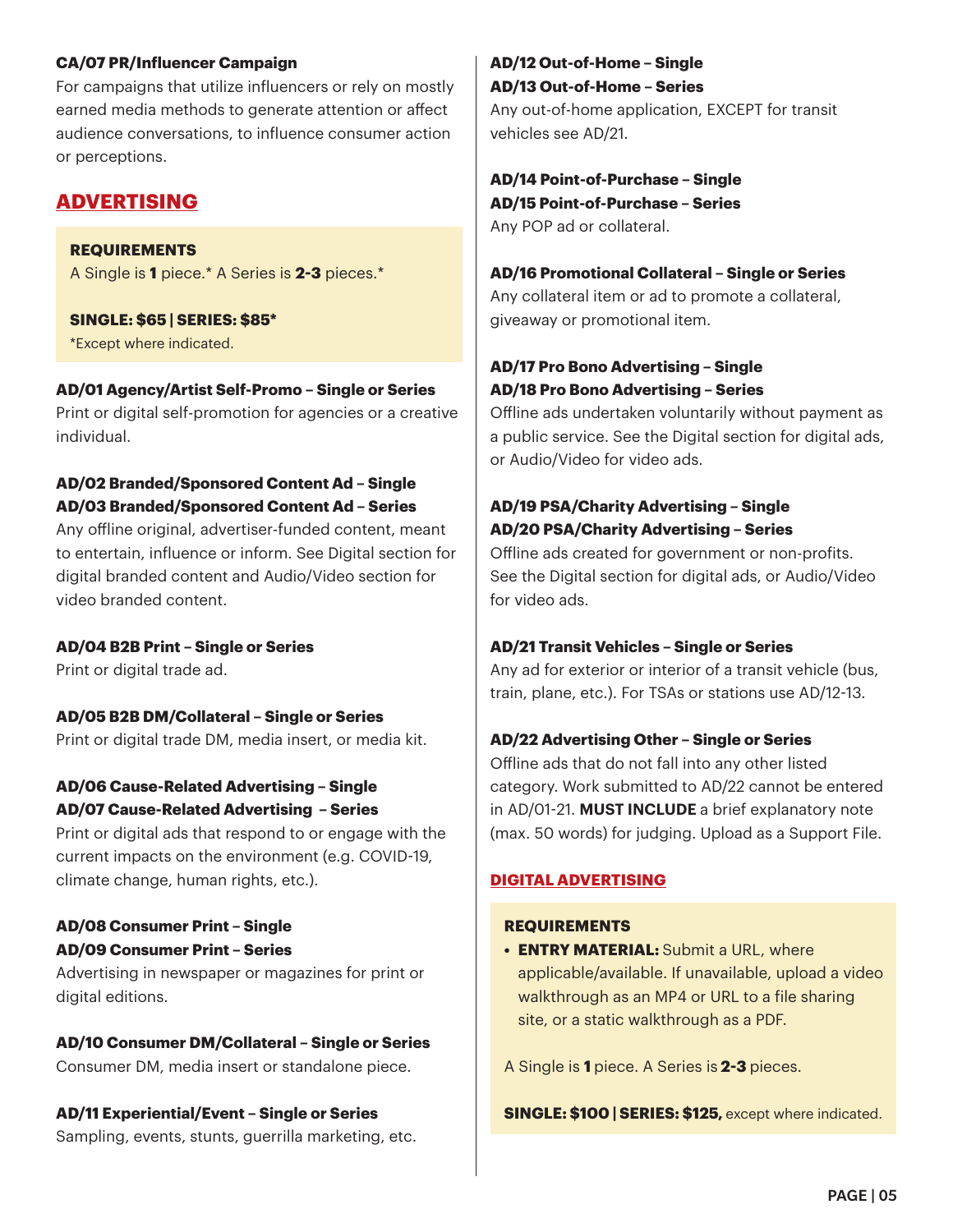#### **AW/01 Augmented & Virtual Reality – Single**

Real-world environment merging with digital imagery and interfaces created to promote a brand.

#### **AW/02 Branded/Sponsored Content – Single AW/03 Branded/Sponsored Content – Series**

Digital original, advertiser-funded content, meant to entertain, influence or inform. See Advertising section for print and Audio/Video section for video branded content.

#### **AW/04 Experiential/Digital Engagement – Single**

Any digital promotion that seeks to engage conversations to promote consumer interaction.

#### **AW/05 Experimental/Artistic – Single**

Any digital promotion that explores new territory, ideas or innovative technology.

#### **AW/06 Mobile/Tablet – Single**

Experiences for mobile or tablet created to promote a brand (digital publishing, websites, apps, etc.).

#### **AW/07 Online Banner Ad – Single or Series**

Up to 3 static or animated GIF ads—banners, interstitials, or other online designated ad space. (SINGLE/SERIES: \$100)

#### **AW/08 Pro Bono Digital Advertising – Single AW/09 Pro Bono Digital Advertising – Series**

Digital work undertaken voluntarily and without payment as a public service. See the Advertising section for print ads, or Audio/Video section for video ads.

#### **AW/10 PSA/Charity Digital Advertising – Single AW/11 PSA/Charity Digital Advertising – Series**

Digital work created for government or non-profits. See the Advertising section for print ads, or a Audio/ Video section for video ads.

#### **AW/12 Social – Single or Series**

Up to 3 static, animated GIFs, or video social posts designed to promote a brand. For video ads use TV/01-04 in the Audio/Video section. (SINGLE/SERIES: \$100)

#### **AW/13 Website/Microsite – Single**

Websites or microsites promoting a brand or product.

#### **AW/14 Digital Advertising Other – Single or Series**

Any digital ad work that does not fall into any other listed category. Work submitted to AW/14 cannot be entered in AW/01-13). MUST INCLUDE a brief explanatory note (max. 50 words) for judging. Upload as a Support File. (SINGLE/SERIES: \$100)

## **AUDIO/VIDEO**

#### **REQUIREMENT**

• You must upload MP4/MP3 files into the entry system (i.e. links to file-sharing sites are not permitted).

**• SCRIPTS:** English scripts, or a representational portion, MUST BE included for radio entries. Upload as a Support File.

A Single is **1** spot. A Series is **2-3** spots.

#### **SINGLE: \$100 | SERIES: \$125, except where indicated.**

#### **AUDIO**

**RD/01 Radio – Single RD/02 Radio – Series**  Any length radio spot.

#### **RD/03 Podcast – Single RD/04 Podcast – Series**

A digital audio program created as a marketing vehicle. MUST INCLUDE the script (or representational portion of the script). Upload as a Support File.

#### **RD/05 Pro Bono Radio – Single RD/06 Pro Bono Radio – Series**

Work undertaken voluntarily and without payment as a public service.

**RD/07 PSA/Charity Radio – Single RD/08 PSA/Charity Radio – Series**  Work for government or non-profits.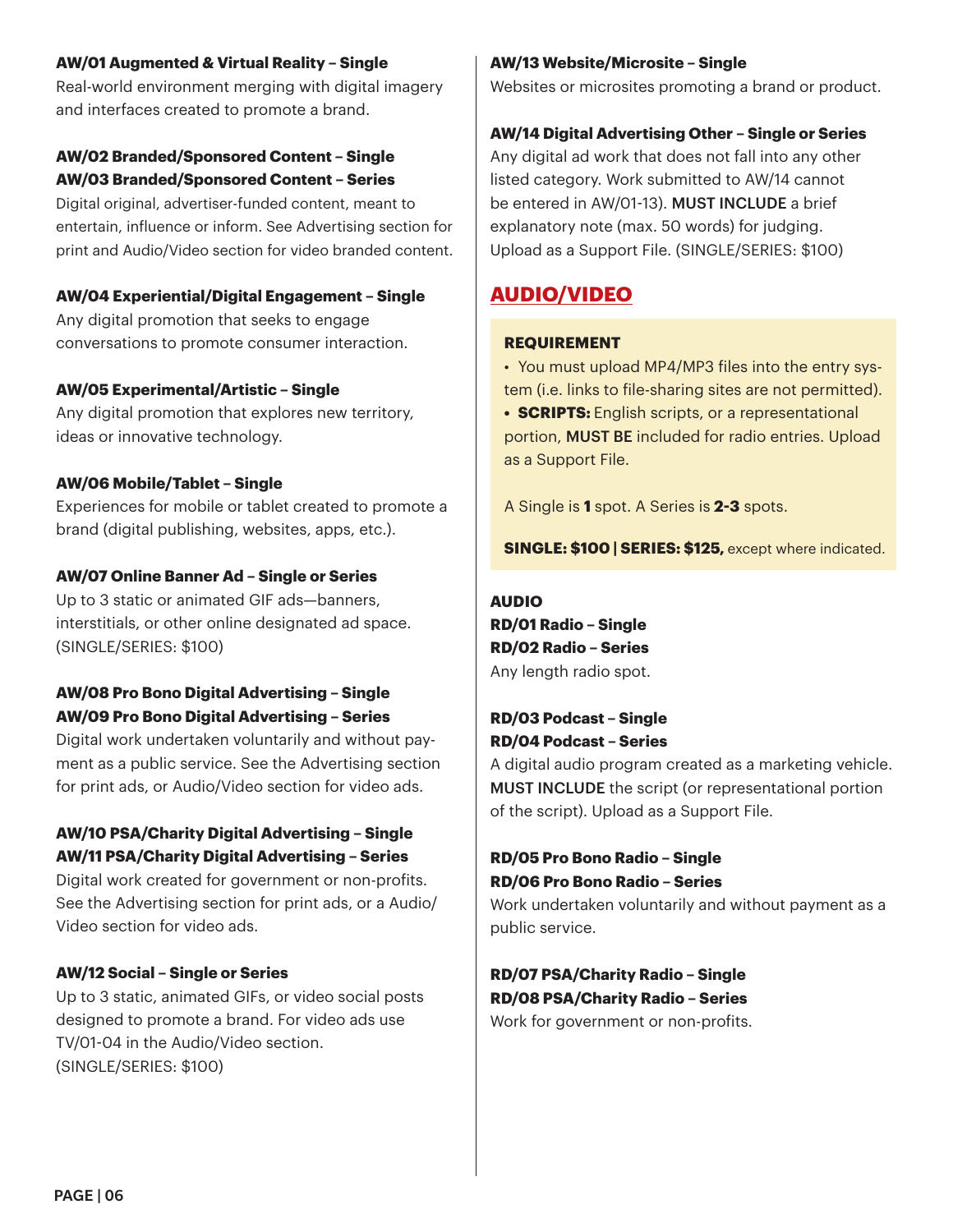#### **VIDEO**

**TV/01 Online Video, 15 Seconds or Less – Single TV/02 Online Video, 30 Seconds – Single TV/03 Online Video, Over 30 Seconds – Single TV/04 Online Video, Any Length – Series** Any video ads for TV, cinema or online including social/ viral videos, pre-roll, mid-roll, etc.)

#### **TV/05 Low Budget Video, Any Length – Single**

Any video ads created for TV or cinema where the budget was extremely limited.

## **TV/06 Branded/Sponsored Content – Short – Single TV/07 Branded/Sponsored Content – Long – Single TV/08 Branded/Sponsored Content – Series**

Original, advertiser-funded video content, meant to entertain, influence or inform. **SHORT:** Less than 3 min. **LONG:** 3 min. or more. **SERIES:** 2-3 short and/or long videos. (SHORT: \$125 / LONG: \$140 / SERIES: \$150)

#### **TV/09 Pro Bono Video – Single TV/10 Pro Bono Video – Series**

Work undertaken voluntarily and without payment as a public service.

## **TV/11 PSA/Charity Video – Single TV/12 PSA/Charity Video – Series**

Work for government or non-profits.

## **ADVERTISING CRAFT**

**REQUIREMENTS**  A Single is **1** piece. A Series is **2-3** pieces. A Campaign is **up to 9** applications from an integrated campaign.

**SINGLE: \$100 | SERIES: \$125 | CAMPAIGN: \$150,**  except where indicated.

## **AC/01 Craft – Animation – Single AC/02 Craft – Animation – Series**

Judged on animation as an advertising element in video or digital content.

#### **AC/03 Craft – Art Direction – Single AC/04 Craft – Art Direction – Series AC/05 Craft – Art Direction – Campaign**

Judged on art direction as an advertising element in print, OOH, or digital non-video applications. For video applications see Direction categories AC/14-16. (SINGLE: \$65 / SERIES: \$85 / CAMPAIGN: \$100)

#### **AC/06 Craft – Cinematography – Single AC/07 Craft – Cinematography – Series**

Judged on cinematography as an advertising element in video content.

## **AC/08 Craft – Copywriting – Single AC/09 Craft – Copywriting – Series AC/10 Craft – Copywriting – Campaign**

Judged on copywriting as an advertising element in print, OOH, or digital non-video content. For Radio/ Video, see AC/11-13. (SINGLE: \$65 / SERIES: \$85 / CAMPAIGN: \$100)

## **AC/11 Craft – Copywriting Broadcast – Single AC/12 Craft – Copywriting Broadcast – Series**

**AC/13 Craft – Copywriting Broadcast – Campaign**  Judged on copywriting as an advertising element in broadcast (radio, video content). Upload the complete spot as an MP3/MP4. MUST INCLUDE the script. Upload as a Support File.

## **AC/14 Craft – Direction – Single AC/15 Craft – Direction – Series AC/16 Craft – Direction – Campaign**

Judged on video direction as an advertising element in video content.

## **AC/17 Craft – Editing Video – Single AC/18 Craft – Editing Video – Series**

Judged on editing as an advertising element in video or digital content.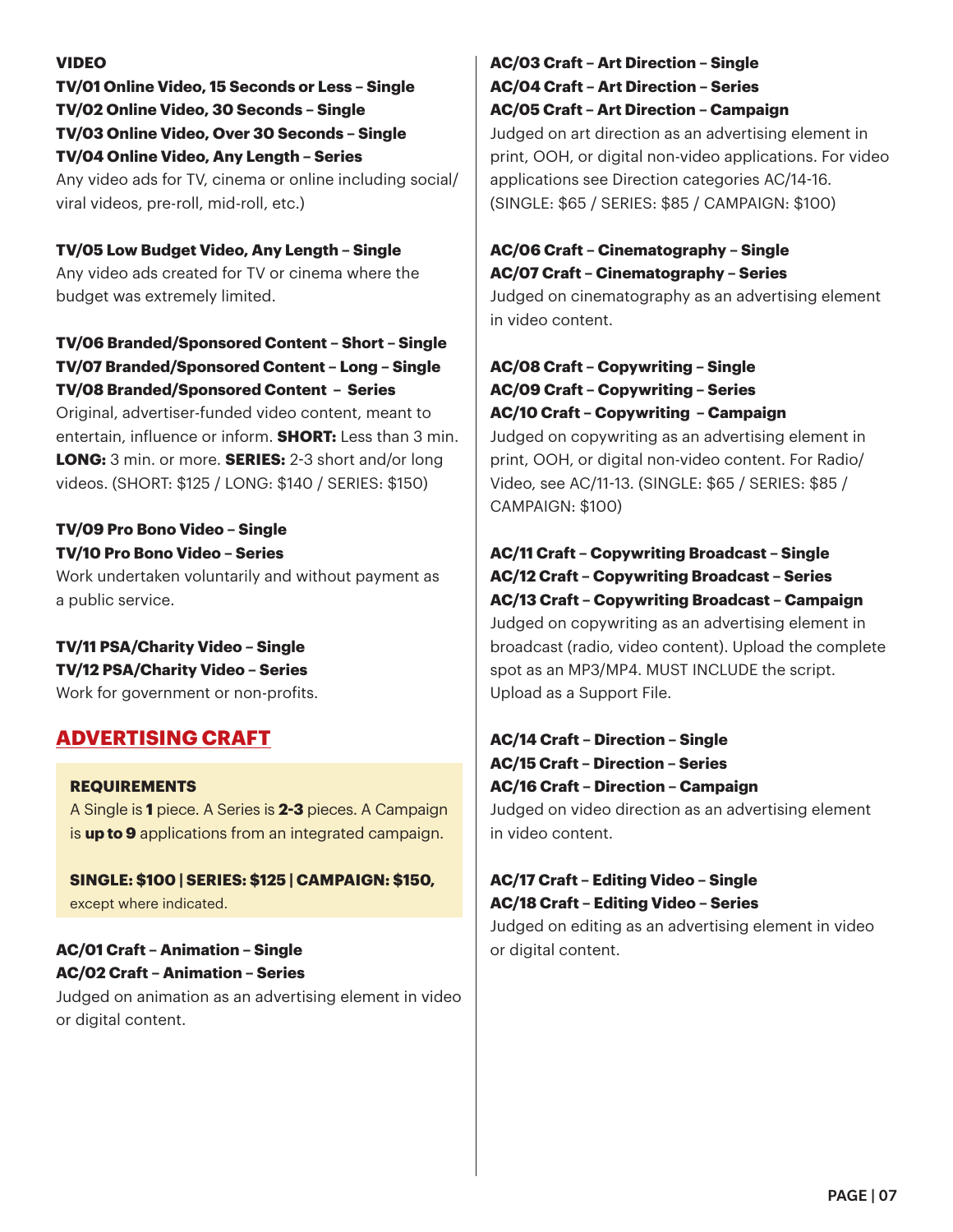#### **AC/19 Craft – Ideation – Single AC/20 Craft – Ideation – Series AC/21 Craft – Ideation – Campaign**

Judged on concept development and overall creative direction as an advertising element in print, OOH, digital, audio or video applications. MUST INCLUDE a brief explanatory note (max. 50 words) for judging. Upload as a Support File.

## **AC/22 Craft – Image – Single AC/23 Craft – Image – Series**

Judged on photography or illustration as an advertising element in print, OOH, digital, or video applications. May include a brief explanatory note (max. 50 words) for judging. Upload as a Support File. (SINGLE: \$65 / SERIES: \$85)

#### **AC/24 Craft – Music – Single AC/25 Craft – Music – Series**

Judged on music as an advertising element in audio, video, or digital content.

### **AC/26 Craft – Printing – Single AC/27 Craft – Printing – Series**

Judged on printing techniques (offset, digital, screen, 3D, etc.) as an advertising element. NOTE: Where applicable, a multi-page PDF showing different angles and/or close-ups is strongly recommended. May include a brief explanatory note (max. 50 words) for judging. Upload as a Support File. (SINGLE: \$65 / SERIES: \$85)

#### **AC/28 Craft – Special Effects – Single AC/29 Craft – Special Effects – Series**

Judged on the use of special effects/CGI in video or digital content.

## **AC/30 Craft – Typography – Single AC/31 Craft – Typography – Series**

Judged on typography as an advertising element in print, OOH, digital or video applications.

## **YOUNG BLOOD**

#### **REQUIREMENTS**

Open to professionals that have graduated within the last 5 years.

**CATEGORIES:** Entries can be any application from the corresponding previous groupings of categories. If you wish to enter the same piece in more than one category (e.g. Out-of-Home and Public Service/Charity), we STRONGLY RECOMMEND indicating the category as part of your entry title, for added clarity. **NOTE:** If submitting to one of the Craft categories, you will need to select on the entry form which Craft the entry should be judged on. **SCRIPTS:** English scripts, or a representational portion, MUST BE included for radio entries. Upload as a Support File.

**JUDGING:** Entries are judged with the level of experience and exposure within the industry taken into consideration.

**RECOMMENDED:** A brief explanatory note (max. 50 words, or up to 10 seconds for audio/video files) is recommended for the judges to provide added clarity. Upload as a Support File.

A Single is **1** piece.\* A Series is **2-3** pieces.\* A Campaign is **up to 9** applications from an integrated campaign.

\* Any exceptions allowed are indicated in the corresponding previous categories.

#### **SINGLE: \$50 | SERIES: \$65 | CAMPAIGN: \$85\***

**\***Except where indicated.

## **AY/01 Young Blood Advertising – Single AY/02 Young Blood Advertising – Series**

Any application from the Advertising section starting on p. 05.

## **AY/03 Young Blood Digital Advertising – Single AY/04 Young Blood Digital Advertising – Series**

Any application from the Digital Advertising section starting on p. 05. (SINGLE: \$65 / SERIES: \$80)

## **AY/05 Young Blood Audio/Video – Single AY/06 Young Blood Audio/Video – Series**

Any application from the Audio/Video section starting on p. 06. (SINGLE: \$65 / SERIES: \$80)